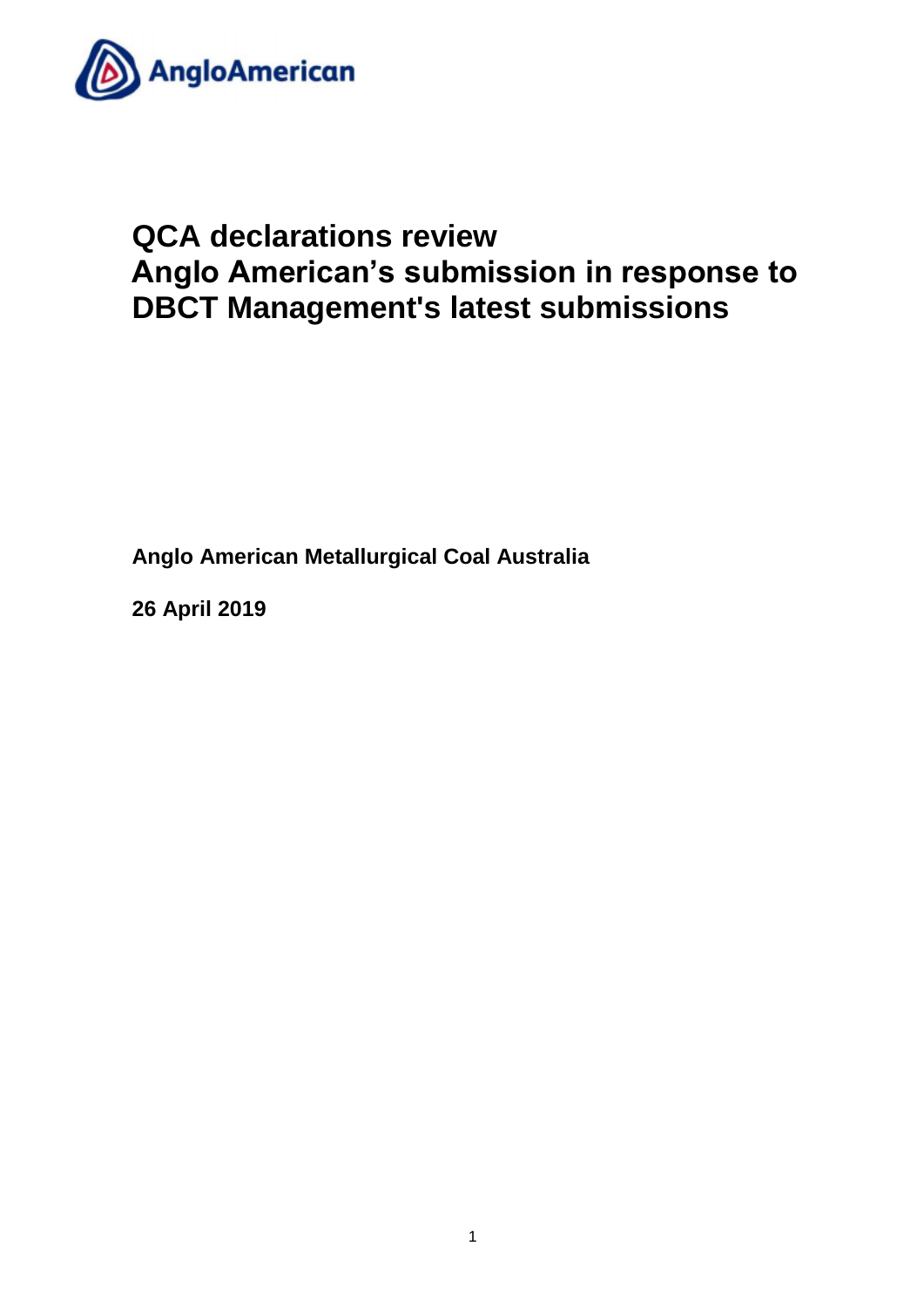## **1 Executive summary**

Anglo American Metallurgical Coal business (**Anglo American**) welcomes the opportunity to provide submissions to the Queensland Competition Authority (**QCA**) on the QCA's draft decision in respect of the review of the declarations (**Draft Decision**) of the Dalrymple Bay Coal Terminal (**DBCT**) and the latest submission from DBCT Management (**DBCTM**).

As noted in its submission dated 18 July 2018 (**Anglo Initial Submission**), Anglo American has a longstanding commitment to the Queensland coal industry, and is a member of the Queensland Resources Council (**QRC**) and the Dalrymple Bay Coal Terminal User Group (**DBCT User Group**). Anglo American endorses and supports the submissions of the QRC and the DBCT User Group. This brief submission is intended to supplement those submissions. This submission considers issues in relation to the services provided by DBCT.

In summary:

- (1) Anglo American strongly endorses the QCA's draft decision in respect of the declaration of the DBCT service;
- (2) Anglo American continues to hold the view that each of the declaration criteria are satisfied in respect of the DBCT service;
- (3) Anglo American holds concerns about the conduct of DBCTM in respect of the declaration review process, including in respect of the conduct of the QCA Stakeholder Forum; and
- (4) Anglo American does not consider that any other coal handling services at other Queensland coal terminals are substitutable for the service subject to declaration (being the service at DBCT).

In this submission, Anglo American seeks to emphasise the following points:

- (1) Marginal use of other coal handling facilities by Anglo American or other DBCT users should not be taken to be indicative of a broader market than that the Hay Point catchment coal exploration and development tenements market or indicative that those services are substitutable for the service the subject of declaration at DBCT. Instead, those who hold contracts with DBCT and other coal handing facilities are predominantly incentivised to contract some portion of their capacity away from DBCT for non-cost reasons (such as geographical distribution of mines with common ownership, risk diversification or blending or co-shipping opportunities) – and enter into those contracts on the basis that the acquisition of coal handling services at other coal terminals are not substitutable services for DBCT but different services with different characteristics. This is consistent with Anglo American's experience of the relevant market as a long term market participant.
- (2) In Anglo American's experience, the cost of using other coal handling facilities is materially greater than a SSNIP – which supports its view that the services are not substitutes for each other.
- (3) The access queue at DBCT is not a credible way for modelling foreseeable demand at DBCT for a range of reasons – including that producers provide optimistic assessments of their potential projects given the nature of the access queue and exploration projects themselves: there is no cost to users for seeking to maintain a place in the queue (such that there is no down side for access seekers in submitting renewal applications that require later revisions as information becomes more reliable) and the development of projects is inherently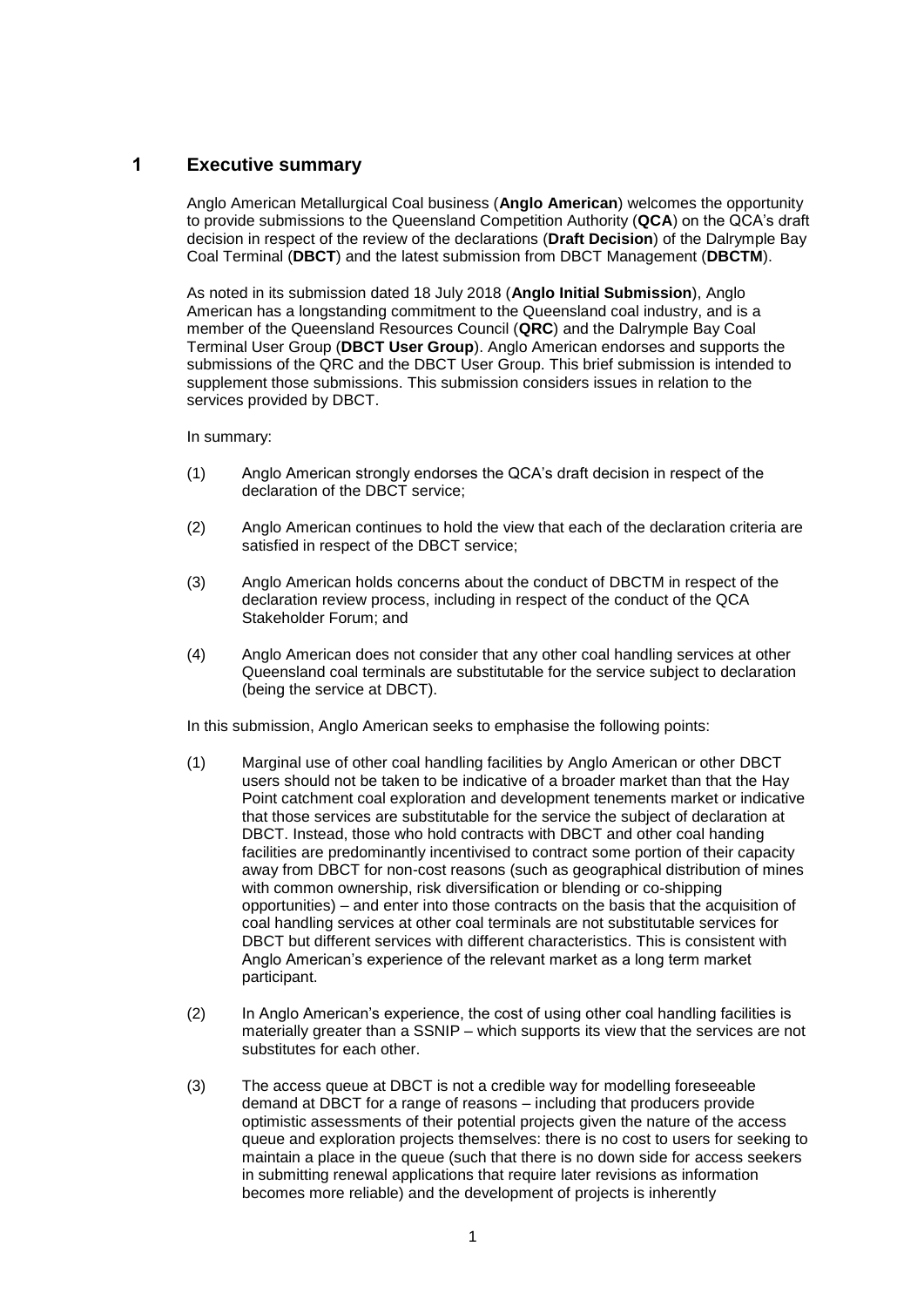unpredictable, such that the estimates provided by access seekers of the commencement of their projects always has the potential to require revision depending on circumstances outside of port capacity requirements.

(4) The appropriate market for consideration in relation to criterion (a) with respect to DBCT is the Hay Point catchment coal exploration and development tenements market (as defined in the DBCT User Group Submission). This market is distinct from other coal tenement markets – and it is Anglo American's experience as a long term participant in that market that the declaration of DBCT has a material impact on the competitive dynamics of that market. Anglo American rejects DBCTM's proposition that the relevant market is not geographically bounded and it is inconsistent with Anglo American's experience in the relevant markets to claim that the market is a whole of Queensland coal tenements market.

## **2 Criterion (b) considerations**

### 2.1 **Substitution of the DBCT service**

1

DBCTM criticised the QCA's approach to market definition in relation to criterion (b) in the Draft Decision on the basis that it alleged the QCA 'considers substitutability of coal handling services in very 'coarse' terms by reference to representative users in the Goonyella system and elsewhere, rather than by reference to the costs and incentives faced by each mine.<sup>1</sup>

Anglo American makes the following points in response:

- (1) Requiring a mine by mine analysis is an inappropriate way to assess the relevant market, and the QCA's approach to market definition in the draft decision in appropriate in the circumstances.
- (2) DBCTM has not offered any appropriate SSNIP analysis to support its analysis. Anglo American considers that this is because there is no SSNIP analysis that could support DBCTM's position. Anglo American **Construction of the Section American** operates Capcoal, which is the one of the closest mines to the Gladstone coal terminals that contracts with DBCT.



clear that RG Tanna coal terminal services and DBCT coal handling services are not substitutable even on an individual mine analysis.

Anglo American reiterates the submissions it made in the Anglo Initial Submission in respect of the reasons why Anglo American – and other users in similar positions – may contract services with other coals terminals despite predominantly using DBCT. As noted in the QCA Stakeholder Forum, the services offered by alternative coal terminals (including RG Tanna) are not considered substitutes for DBCT, but an alternate and different service that offers different benefits and draw backs from DBCT.

DBCT Management response to QCA draft recommendation, 11 March 2019, p 12 (**DBCT Latest Submission**).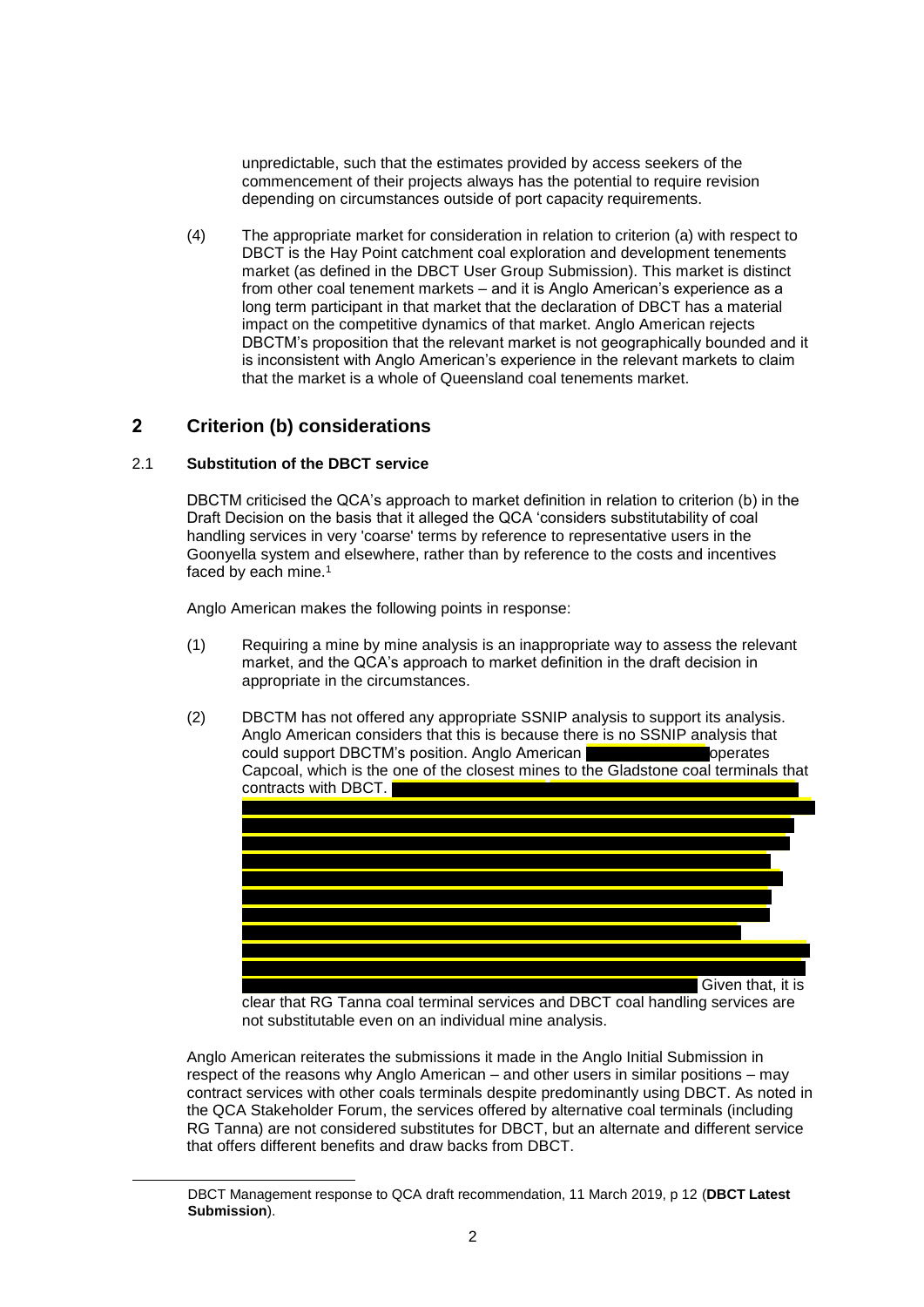Anglo American notes that it has, from time to time, railed coal to RG Tanna instead of DBCT for a range of reasons  $$ each of which relate to the specific services offered at RG Tanna coal terminal rather than simply cost-related reasons. These reasons include:

- (1) whether shipping to RG Tanna offered the ability to blend coal products with mines that sit outside of the Hay Point catchment, such that it is not a cost decision but instead a decision about sales;
- (2) whether opportunities for co-shipping that would not otherwise be available at the principal terminal (i.e. DBCT) have been available, and whether it makes commercial sense for producers to take up those co-shipping opportunities even if moving product to an alternative terminal would otherwise be uneconomic; and
- (3) whether a customer has expressed a preference for shipping out of a specific coal terminal

 $\blacksquare$ ). This demand-based shifting suggests that there are differences between the services offered by DBCT and RG Tanna such that the services should not be taken to be substitutable  $-\blacksquare$ 

Each of the above points are consistent with Anglo American's experience of the relevant market as a long term market participant and how Anglo American has managed its portfolio of mines and associated infrastructure from time to time.



For these reasons, Anglo American agrees with the QCA's DBCT Draft Decision observation that the co-shipping and blending services offered at DBCT are distinct from those available elsewhere – the nature of the handling operations at DBCT means that blending options are available at DBCT that are not feasible elsewhere. DBCT is the largest metallurgical coal exporting terminal in Australia, and offers products as well as blends that are not available at any other coal terminal. Nearly all of the throughput is high quality coking coal – which offers commercial opportunities for its users and access seekers that are unavailable at other coal export terminals.

As such, it is Anglo American's firm view that the services offered at DBCT and other coal terminals are not substitutable services and any assertion to the contrary does not reflect the realities experienced by customers acquiring those services in the relevant – and distinct – markets.

### 2.2 **The access queue is not a credible forecast of demand**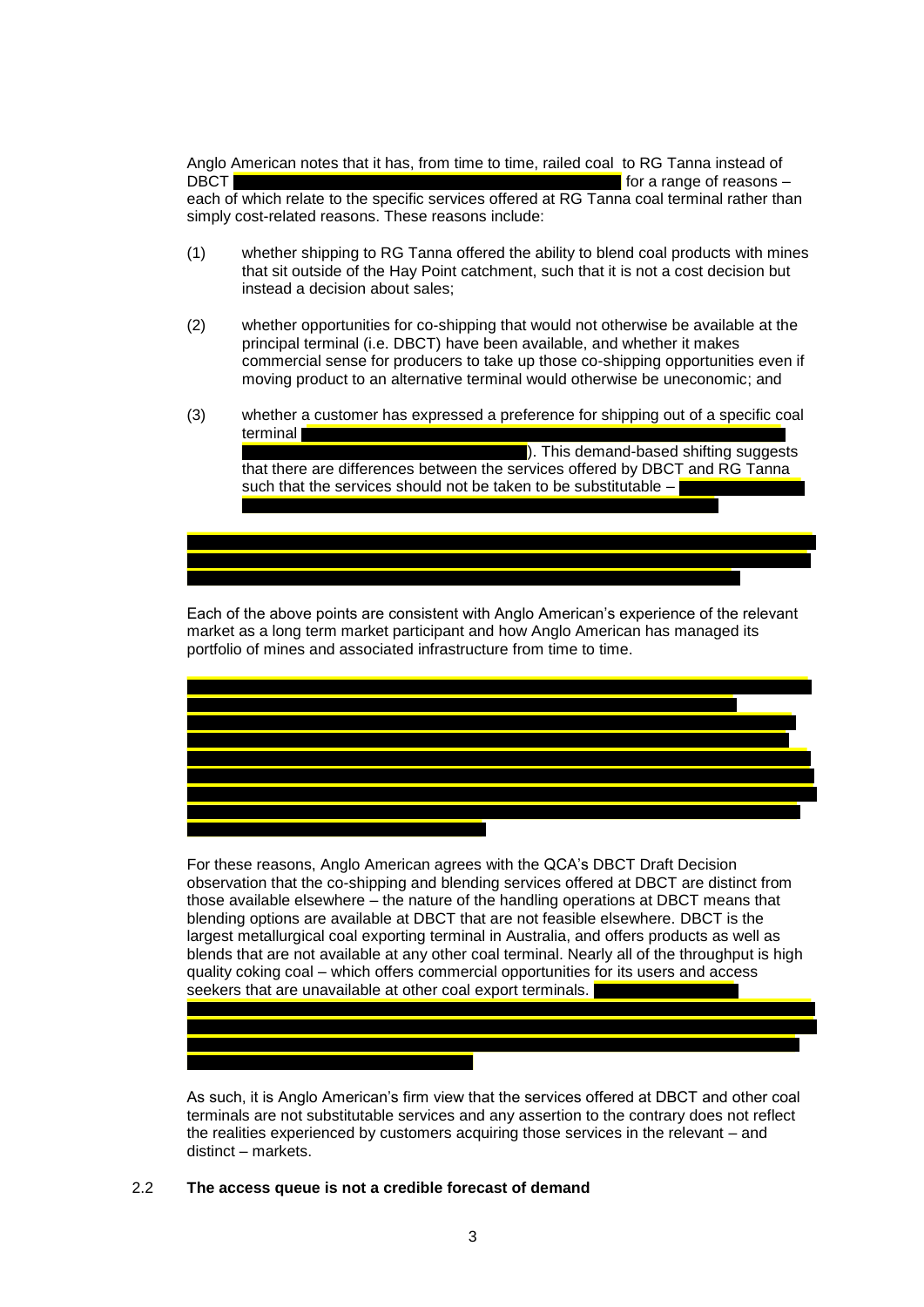Anglo American notes that DBCTM alleges the QCA has erred in its exclusion of Moranbah South in the total foreseeable demand for the service, and has included in Appendix 5 of the DBCTM Latest Submission a series of correspondence between Anglo American and DBCTM concerning various access applications

Anglo American understands that this material, partly redacted, was tabled as part of the tender bundle at the QCA Stakeholder Forum on 20 March 2019. Anglo American and its advisers were not provided with advance notice of this intention. Anglo American and its advisers were not provided of a copy of any the material contained in the Latest DBCTM Submission until 27 March 2019 – and only upon request by the representatives of Anglo American's advisers. This – understandably – impacted on the ability of Anglo American to fully engage at the QCA Stakeholder forum and reduced the amount of time Anglo American has had to prepare its submissions and consider the relevant material. Anglo American is disappointed at the duplicity with which DBCTM has approached the separate issues of its management of the access queue and the declaration review process.

With respect to this material, Anglo American notes that DBCTM has offered no substantive analysis as to what probative value it considers Appendix 5 and the material relating to Anglo American in Appendix 3 offers to the QCA's consideration of foreseeable demand. The QCA should not accept that the mere existence of the access applications – in the absence of context and analysis – should result in their inclusion in the foreseeable demand during the declaration period. In particular, Anglo American notes:

- (1) Having an access application in the queue is essentially a no cost option that preserves optionality for project proponents without having to commit to long term take or pay contracts; and
- (2) There is an incentive for access seekers to have an access application in the queue and preserve their position in the queue as it facilitates access to the services when projects are better understood through various stage gates, approvals, etc and ready to negotiate long term access agreements subject to capacity becoming available, when the start date becomes more certain.

Access applications will be based on information about projects or expansions understood by the relevant access seekers at the time the applications are made. This is a consequence of the nature of projects and the access queuing process, with projects requiring access applications to be lodged well before those projects are understood in any detail.

**Anglo American makes the following** comments **in support of the proposition that it is difficult to estimate a start** date for a project, such that the access queue is not a credible forecast of demand:

(1) The Wood Mackenzie base case put forward by the DBCT User Group submissions considers that the Moranbah South project is likely to commence in 2034. That date represents Wood Mackenzie's independent view and not Anglo American's view. Given the criticisms that DBCTM has sought to make of the DBCT User Group making adjustments to forecasts, it was determined by the DBCT User Group and its advisers to present the Wood Mackenzie data to the QCA without any adjustments by individual users. Given these numbers were not adjusted with user input, it is likely that some projects will start earlier and some will start later (or be at different production profile ramp ups or annual volumes forecasts) depending upon a number of factors (including their stage gate timing and level of development) – but as an aggregate forecast of demand it is considered appropriate in that context for that purpose.